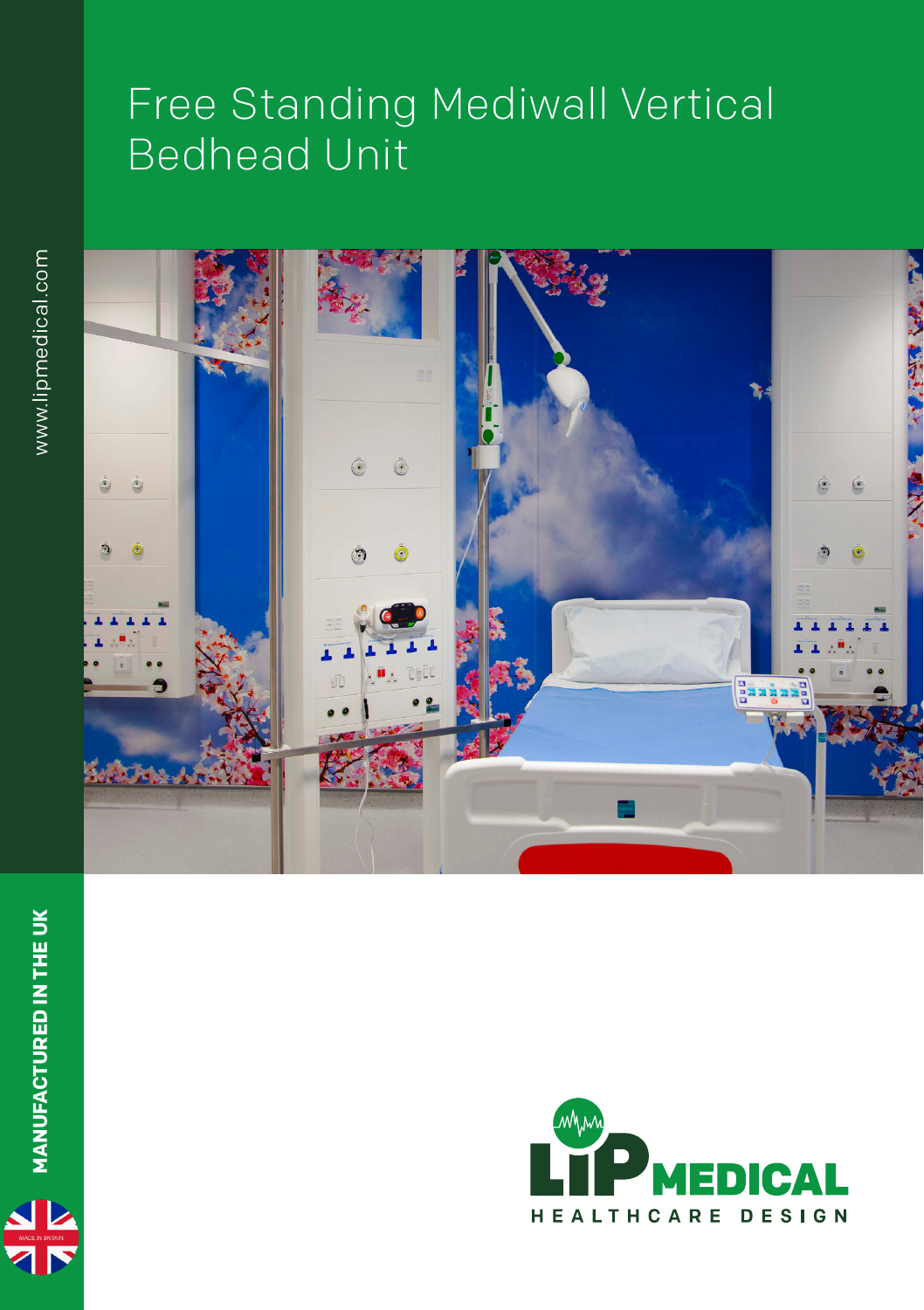## Vertical Bedhead Service Trunking

The Mediwall vertical bedhead unit offers a compact stylish solution which can be manufactured to suit each individual installation. Supplied as a fully assembled unit, electrical sockets, nurse call, data and medical gases are fitted to meet each individual client specification.



Electrical sockets are fitted and can be fully wired and tested with essential/non essential sockets available for standard ward areas and blue isolated earth sockets for A&E, critical care or operating departments. Medical gas terminal units from all manufacturers can either be provided as a fully pregassed and tested system or alternatively, mounting provision can be included for installation on site.

All types of nurse call can be easily integrated with provision for a bespoke nurse call plate which can also fit the required number of data outlets. The design of the units ensures correct separation is maintained between electrical, data and medical gases.

Accessories such as medical rail can be fitted with the option of high level sockets and data [1] Accessories such as medical rail can be fitted with the option of high level sockets and data also available where patient monitoring is required.